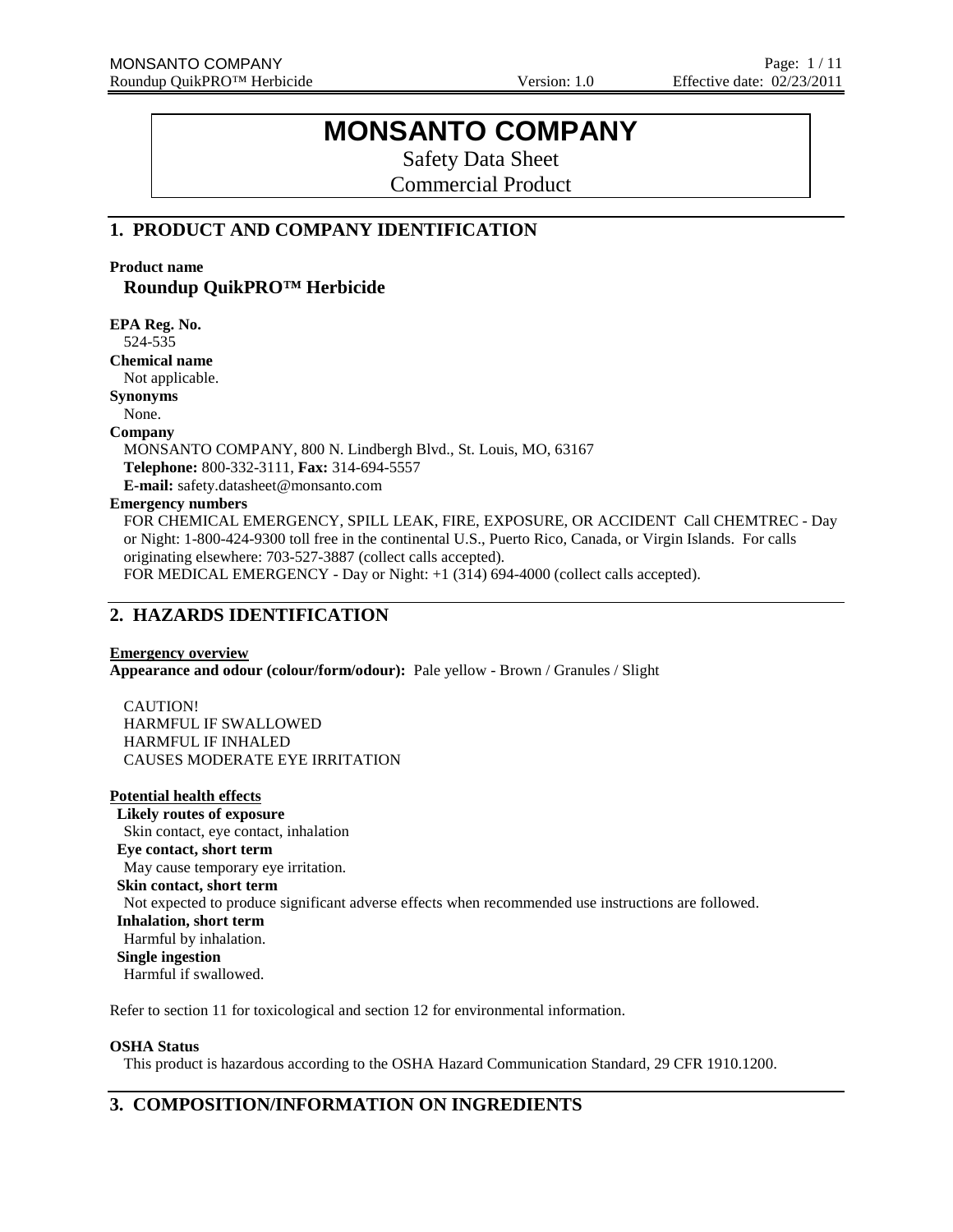## **Active ingredient**

Ammonium salt of N-(phosphonomethyl)glycine; {Ammonium salt of glyphosate} 6,7-Dihydrodipyrido(1,2-a:2',1'c) pyrazinedium dibromide; {Diquat dibromide}

#### **Composition**

| <b>COMPONENT</b>            | CAS No.    | % by weight (approximate) |
|-----------------------------|------------|---------------------------|
| Ammonium salt of glyphosate | 40465-66-5 | 73.3                      |
| Diquat dibromide            | 85-00-7    | 2.9                       |
| Other ingredients           |            | 23.8                      |

The specific chemical identity is being withheld because it is trade secret information of Monsanto Company.

## **4. FIRST AID MEASURES**

Use personal protection recommended in section 8.

## **Eye contact**

If in eyes, hold eye open and rinse slowly and gently for 15-20 minutes. Remove contact lenses, if present, after first 5 minutes, then continue rinsing. Call a poison control center or doctor for treatment advice.

#### **Skin contact**

Take off contaminated clothing. Rinse skin immediately with plenty of water for 15-20 minutes. Call a poison control center or doctor for treatment advice.

## **Inhalation**

If inhaled, move person to fresh air. If person is not breathing, call emergency number or ambulance, then give artificial respiration, preferably mouth-to-mouth, if possible. Call a poison control center or doctor for treatment advice.

#### **Ingestion**

Call poison control center or doctor immediately for treatment advice. Have person sip a glass of water if able to swallow. Do not induce vomiting unless told to do so by the poison center or doctor. Do not give anything by mouth to an unconscious person.

QUICK TREATMENT IS ESSENTIAL TO COUNTERACT POISONING and should be initiated before signs and symptoms of injury appear.

#### **Advice to doctors**

This product is not an inhibitor of cholinesterase.

#### **Antidote**

Treatment with atropine and oximes is not indicated.

## **5. FIRE-FIGHTING MEASURES**

#### **Flash point**

Does not flash.

## **Extinguishing media**

Recommended: Water, dry chemical, foam, carbon dioxide (CO2)

## **Unusual fire and explosion hazards**

None.

Environmental precautions: see section 6.

#### **Hazardous products of combustion**

Carbon monoxide (CO), nitrogen oxides (NOx), phosphorus oxides (PxOy), hydrogen bromide (HBr)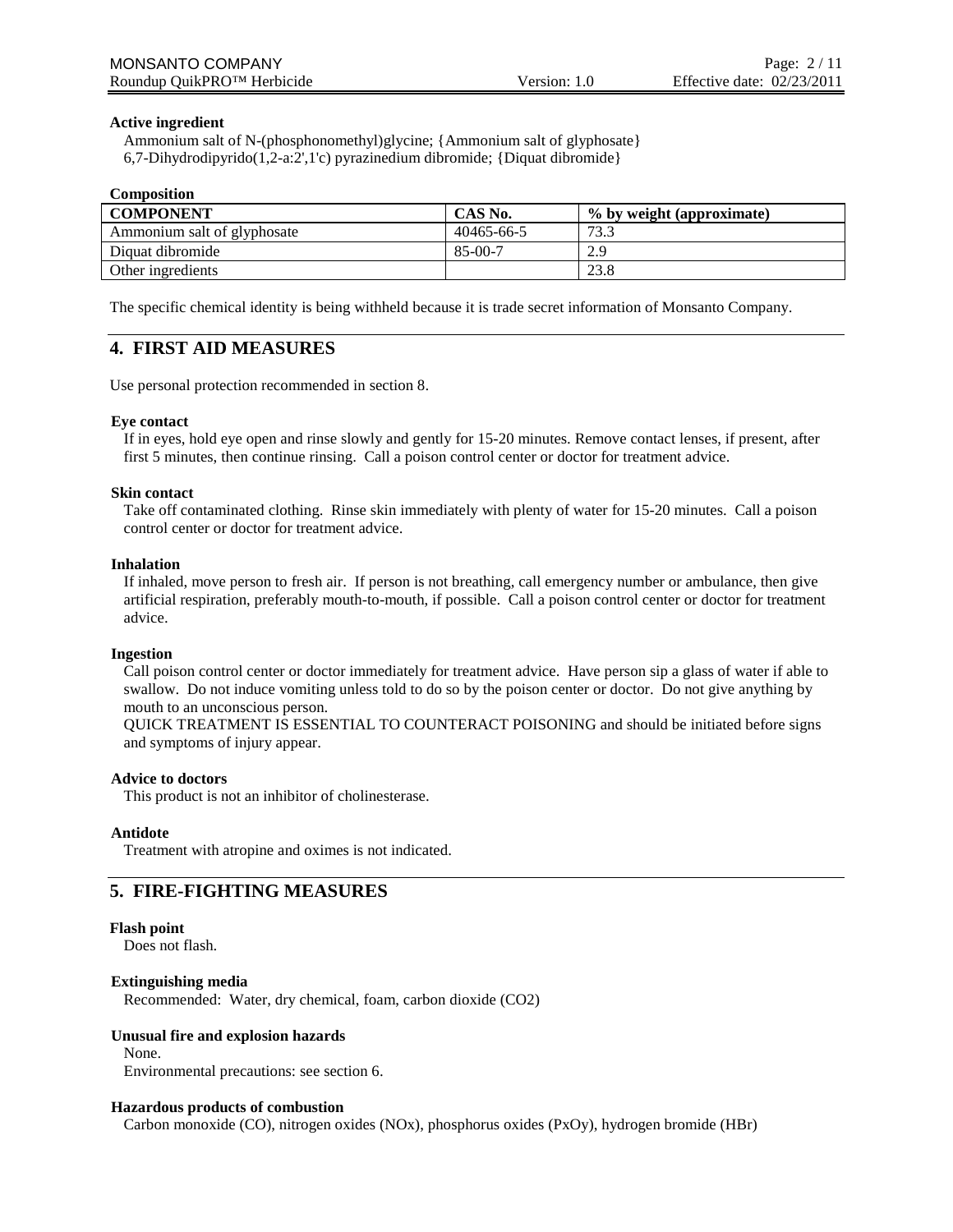## **Fire fighting equipment**

Self-contained breathing apparatus. Equipment should be thoroughly decontaminated after use.

## **6. ACCIDENTAL RELEASE MEASURES**

## **Personal precautions**

Use personal protection recommended in section 8.

## **Environmental precautions**

SMALL QUANTITIES: Low environmental hazard. LARGE QUANTITIES: Minimise spread. Keep out of drains, sewers, ditches and water ways.

## **Methods for cleaning up**

SMALL QUANTITIES: Flush spill area with water. LARGE QUANTITIES: Absorb in earth, sand or absorbent material. Dig up heavily contaminated soil. Collect in containers for disposal. Refer to section 7 for types of containers. Flush residues with small quantities of water. Minimise use of water to prevent environmental contamination.

Refer to section 13 for disposal of spilled material. Use handling recommendations in Section 7 and personal protection recommendations in Section 8.

## **7. HANDLING AND STORAGE**

Good industrial practice in housekeeping and personal hygiene should be followed.

## **Handling**

Avoid breathing dust. Avoid contact with eyes, skin and clothing. Wash contaminated clothing before re-use. Wash hands thoroughly after handling or contact. Emptied containers retain vapour and product residue. FOLLOW LABELLED WARNINGS EVEN AFTER CONTAINER IS EMPTIED.

## **Storage**

Compatible materials for storage: stainless steel, fibreglass, plastic, glass lining Incompatible materials for storage: galvanised steel, unlined mild steel, see section 10. Keep out of reach of children. Keep away from food, drink and animal feed. Keep only in the original container.

## **8. EXPOSURE CONTROLS/PERSONAL PROTECTION**

## **Airborne exposure limits**

| Components                  | <b>Exposure Guidelines</b>                                    |
|-----------------------------|---------------------------------------------------------------|
| Ammonium salt of glyphosate | No specific occupational exposure limit has been established. |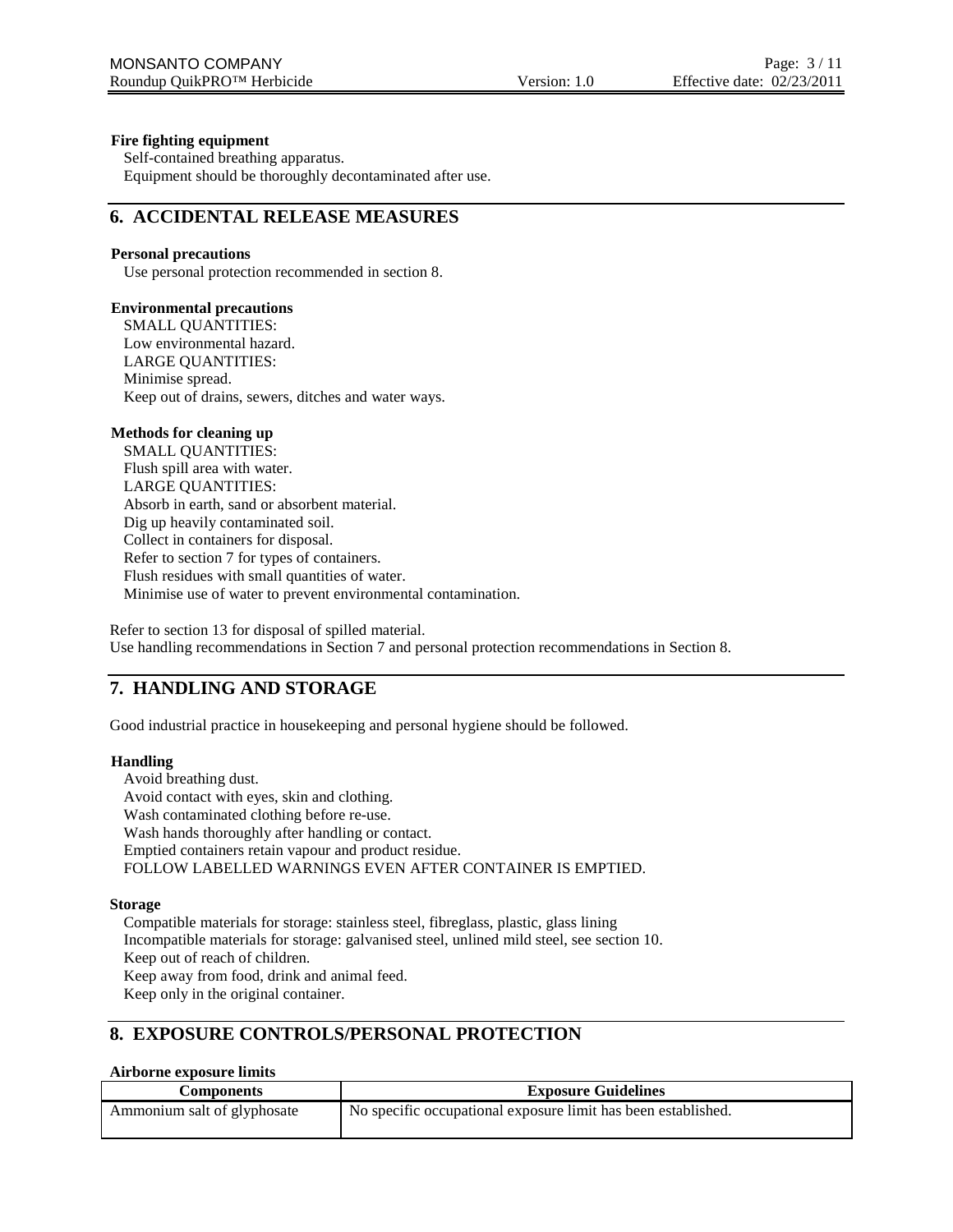| Diquat dibromide  | TLV (ACGIH): 0.5 mg/m3: inhalable fraction, skin, The exposure limit<br>indicated is for the diquat cation.<br>TLV (ACGIH): 0.1 mg/m3: respirable fraction, skin, The exposure limit<br>indicated is for the diquat cation.<br>PEL (OSHA): No specific occupational exposure limit has been established. |
|-------------------|----------------------------------------------------------------------------------------------------------------------------------------------------------------------------------------------------------------------------------------------------------------------------------------------------------|
| Other ingredients | No specific occupational exposure limit has been established.                                                                                                                                                                                                                                            |

## **Engineering controls**

Provide local exhaust ventilation.

## **Eye protection**

If there is significant potential for contact: Wear dust goggles.

#### **Skin protection**

No special requirement when used as recommended. If repeated or prolonged contact: Wear chemical resistant gloves.

#### **Respiratory protection**

If airborne exposure is excessive: Wear respirator. Full facepiece/hood/helmet respirator replaces need for chemical goggles.

When recommended, consult manufacturer of personal protective equipment for the appropriate type of equipment for a given application.

## **9. PHYSICAL AND CHEMICAL PROPERTIES**

These physical data are typical values based on material tested but may vary from sample to sample. Typical values should not be construed as a guaranteed analysis of any specific lot or as specifications for the product.

| Colour/colour range:                            | Pale yellow - Brown                          |
|-------------------------------------------------|----------------------------------------------|
| Odour:                                          | Slight                                       |
| Form:                                           | Granules                                     |
| Physical form changes (melting, boiling, etc.): |                                              |
| Melting point:                                  | No data.                                     |
| Flash point:                                    | Does not flash.                              |
| <b>Explosive properties:</b>                    | No explosive properties                      |
| Auto ignition temperature:                      | No data.                                     |
| Specific gravity:                               | No data.                                     |
| Vapour pressure:                                | No significant volatility; aqueous solution. |
| Vapour density:                                 | Not applicable.                              |
| Evaporation rate:                               | No data.                                     |
| Dynamic viscosity:                              | Not applicable.                              |
| Kinematic viscosity:                            | Not applicable.                              |
| Density:                                        | 36 lb/ft3; (loose bulk density)              |
|                                                 | 42.6 lb/ft3; (tapped bulk density)           |
| Solubility:                                     | Water: Soluble                               |
| pH:                                             | 3.7 10 $g/l$                                 |
| Partition coefficient:                          | log Pow: -3.2 @ 25 $\degree$ C (glyphosate)  |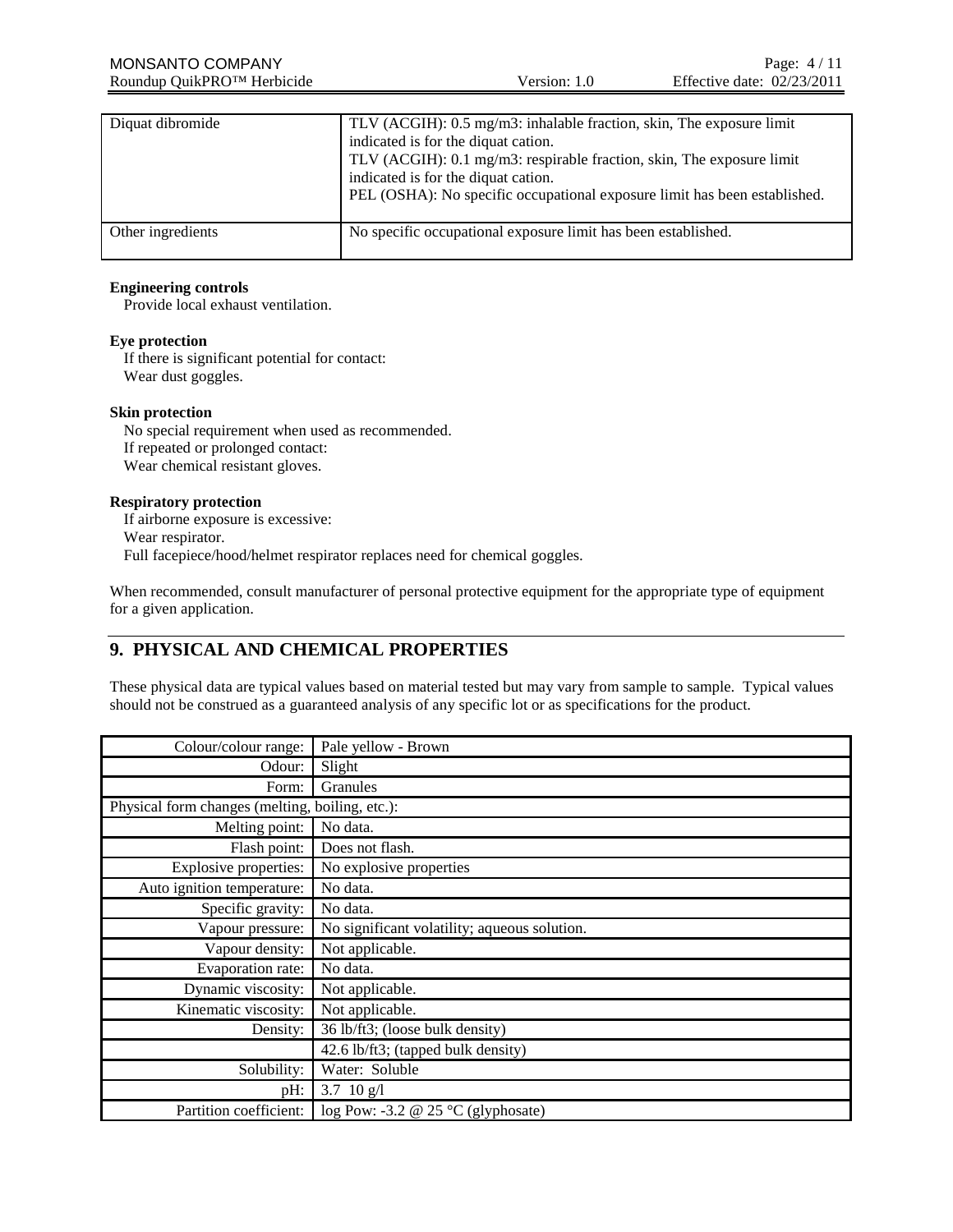## **10. STABILITY AND REACTIVITY**

## **Stability**

Stable under normal conditions of handling and storage.

## **Oxidizing properties**

none

### **Materials to avoid/Reactivity**

Reacts with galvanised steel or unlined mild steel to produce hydrogen, a highly flammable gas that could explode.

#### **Hazardous decomposition**

Thermal decomposition: Hazardous products of combustion: see section 5.

## **Self-accelerating decomposition temperature (SADT)**

No data.

## **11. TOXICOLOGICAL INFORMATION**

This section is intended for use by toxicologists and other health professionals.

Data obtained on product and components are summarized below.

## **Acute oral toxicity**

**Rat, LD50**: 4,443 mg/kg body weight Slightly toxic. FIFRA category III. **Acute dermal toxicity Rat, LD50**:  $> 5,000$  mg/kg body weight Slightly toxic. FIFRA category IV. **Acute inhalation toxicity Rat, LC50, 4 hours, aerosol**: Slightly toxic. FIFRA category III. No 4-hr LC50 at the maximum achievable concentration. **Skin irritation Rabbit, 3 animals, OECD 404 test**: Days to heal: 2 Primary Irritation Index (PII): 0.5/8.0 Slight irritation. FIFRA category IV. **Eye irritation Rabbit, 3 animals, OECD 405 test**: Days to heal: 3 Moderate irritation. FIFRA category III. **Skin sensitization Guinea pig, 3-induction Buehler test**: Positive incidence: 0 % Negative. **N-(phosphonomethyl)glycine; { glyphosate}**

## **Mutagenicity**

**In vitro and in vivo mutagenicity test(s)**: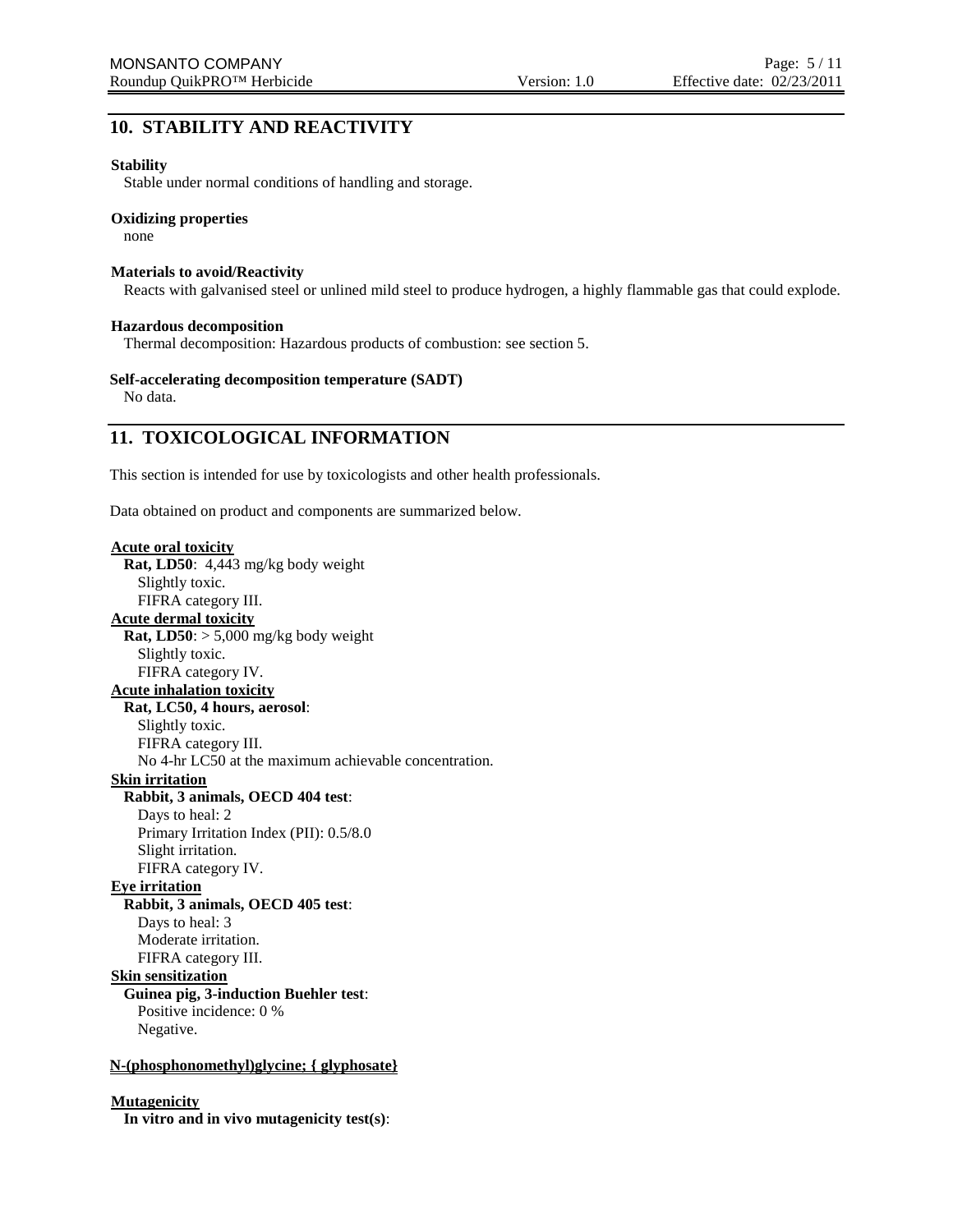Not mutagenic. **Repeated dose toxicity Rabbit, dermal, 21 days**: NOAEL toxicity: > 5,000 mg/kg body weight/day Target organs/systems: none Other effects: none **Rat, oral, 3 months**: NOAEL toxicity: > 20,000 mg/kg diet Target organs/systems: none Other effects: none **Chronic effects/carcinogenicity Mouse, oral, 24 months**: NOAEL toxicity: ~ 5,000 mg/kg diet Target organs/systems: liver Other effects: decrease of body weight gain, histopathologic effects NOEL tumour: > 30,000 mg/kg diet Tumours: none **Rat, oral, 24 months**: NOAEL toxicity: ~ 8,000 mg/kg diet Target organs/systems: eyes Other effects: decrease of body weight gain, histopathologic effects NOEL tumour: > 20,000 mg/kg diet Tumours: none **Toxicity to reproduction/fertility Rat, oral, 2 generations**: NOAEL toxicity: 10,000 mg/kg diet NOAEL reproduction: > 30,000 mg/kg diet Target organs/systems in parents: none Other effects in parents: decrease of body weight gain Target organs/systems in pups: none Other effects in pups: decrease of body weight gain Effects on offspring only observed with maternal toxicity. **Developmental toxicity/teratogenicity Rat, oral, 6 - 19 days of gestation**: NOAEL toxicity: 1,000 mg/kg body weight NOAEL development: 1,000 mg/kg body weight Other effects in mother animal: decrease of body weight gain, decrease of survival Developmental effects: weight loss, post-implantation loss, delayed ossification Effects on offspring only observed with maternal toxicity. **Rabbit, oral, 6 - 27 days of gestation**: NOAEL toxicity: 175 mg/kg body weight NOAEL development: 175 mg/kg body weight Target organs/systems in mother animal: none Other effects in mother animal: decrease of survival Developmental effects: none **Diquat dibromide Mutagenicity In vitro and in vivo mutagenicity test(s)**: Equivocal response. **Repeated dose toxicity Rat, inhalation, 3 weeks**: NOEL toxicity: 0.1 mg/m3 Target organs/systems: lung Other effects: organ weight change, histopathologic effects, local irritation **Chronic effects/carcinogenicity**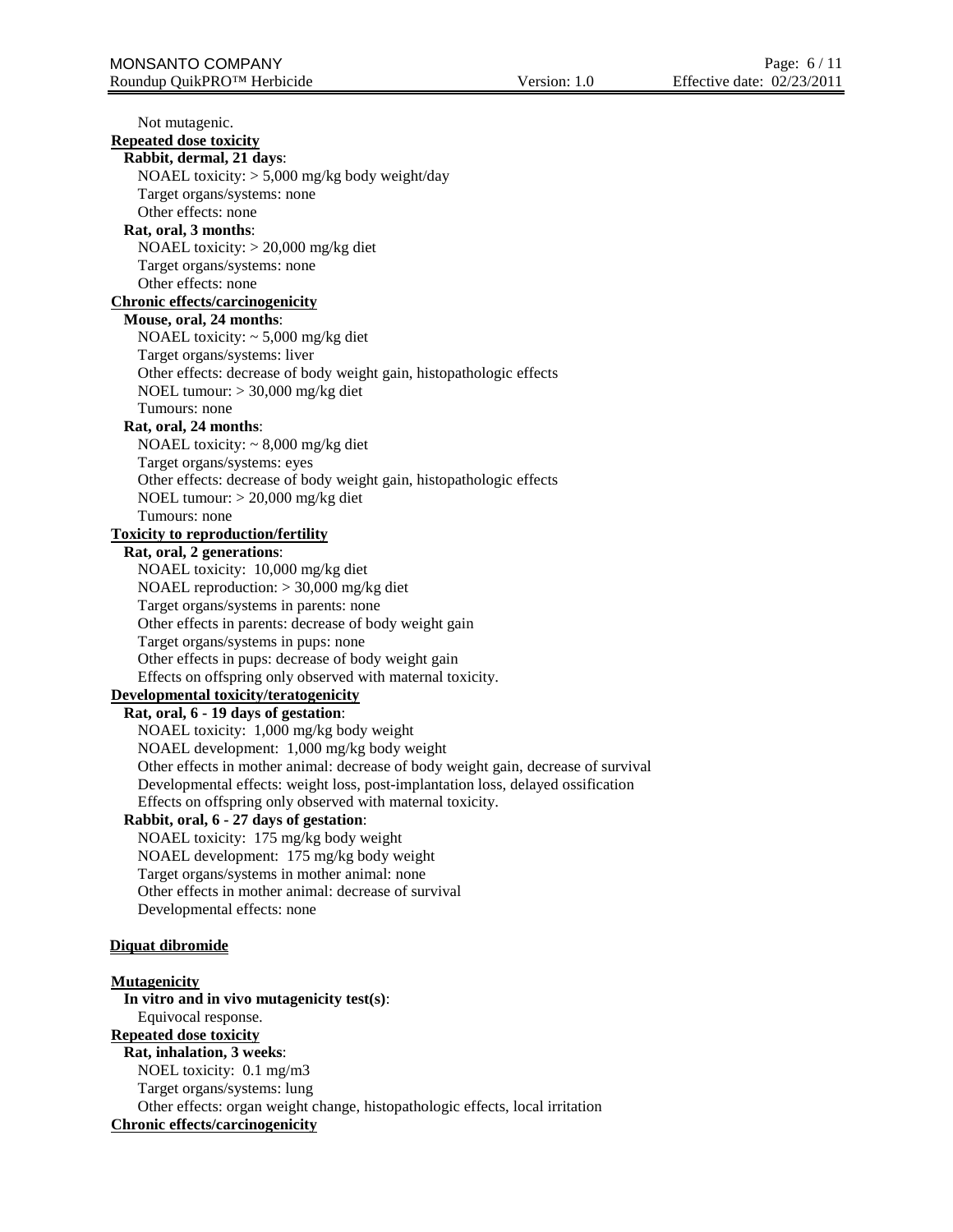| Dog, oral, 52 weeks:                                                                                               |
|--------------------------------------------------------------------------------------------------------------------|
| NOAEL toxicity: 0.5 mg/kg body weight/day                                                                          |
| Target organs/systems: eyes, adrenals                                                                              |
| Other effects: organ weight change                                                                                 |
| Rat, oral, 2 years:                                                                                                |
| NOAEL toxicity: 0.58 mg/kg body weight/day                                                                         |
| Target organs/systems: eyes                                                                                        |
| NOEL tumour: 2.91 mg/kg body weight/day                                                                            |
| Tumours: bone marrow, (sarcoma)                                                                                    |
| Tumours not related to treatment.                                                                                  |
| Mouse, oral, 2 years:                                                                                              |
| NOAEL toxicity: 3.56 mg/kg body weight/day                                                                         |
| Target organs/systems: kidneys                                                                                     |
| Other effects: decrease of body weight gain, organ weight change                                                   |
| NOEL tumour: $> 37.8$ mg/kg body weight/day                                                                        |
| Tumours: none                                                                                                      |
| <b>Toxicity to reproduction/fertility</b>                                                                          |
| Rat, oral, 2 generations:                                                                                          |
| NOEL toxicity: 0.8 mg/kg body weight/day                                                                           |
| NOEL reproduction: 4 mg/kg body weight/day                                                                         |
| Target organs/systems in parents: eyes                                                                             |
| Other effects in parents: decrease of body weight gain, decrease of food consumption                               |
| Other effects in pups: decrease of body weight gain, decrease of litter survival                                   |
| Effects on offspring only observed with maternal toxicity.                                                         |
| Developmental toxicity/teratogenicity                                                                              |
| Rat, oral, 7 - 16 days of gestation:                                                                               |
| NOEL toxicity: $<$ 4 mg/kg body weight/day                                                                         |
| NOEL development: 12 mg/kg body weight/day                                                                         |
| Other effects in mother animal: decrease of body weight gain, decrease of food consumption                         |
| Developmental effects: weight loss, skeletal variations, visceral malformations, delayed ossification              |
| Effects on offspring only observed with maternal toxicity.                                                         |
| Rabbit, oral, 7 - 19 days of gestation:                                                                            |
| NOEL toxicity: 1 mg/kg body weight/day                                                                             |
| NOEL development: 3 mg/kg body weight/day                                                                          |
| Other effects in mother animal: decrease of body weight gain, decrease of food consumption                         |
| Developmental effects: visceral variations, delayed ossification                                                   |
| Effects on offspring only observed with maternal toxicity.                                                         |
| Mouse, oral, 6 - 15 days of gestation:                                                                             |
| NOEL toxicity: 1 mg/kg body weight/day                                                                             |
| NOEL development: 2 mg/kg body weight/day                                                                          |
| Other effects in mother animal: decrease of body weight gain, breathing irregularities, neurotoxic signs, decrease |
| of survival                                                                                                        |
| Developmental effects: weight loss, skeletal variations                                                            |
| Effects on offspring only observed with maternal toxicity.                                                         |
| <b>Acute neurotoxicity</b>                                                                                         |
| Rat, oral, single dose, gavage:                                                                                    |
| NOEL: 25 mg/kg body weight                                                                                         |
| Other effects: neuromuscular effects                                                                               |
| Not neurotoxic.                                                                                                    |
| <b>Repeated dose neurotoxicity</b>                                                                                 |
| Rat, oral, 14 weeks, dietary:                                                                                      |
| NOAEL: 8 mg/kg body weight/day                                                                                     |
| Target organs/systems: eyes                                                                                        |
| Other effects: decrease of body weight gain                                                                        |
| Not neurotoxic.                                                                                                    |

## **Surfactant**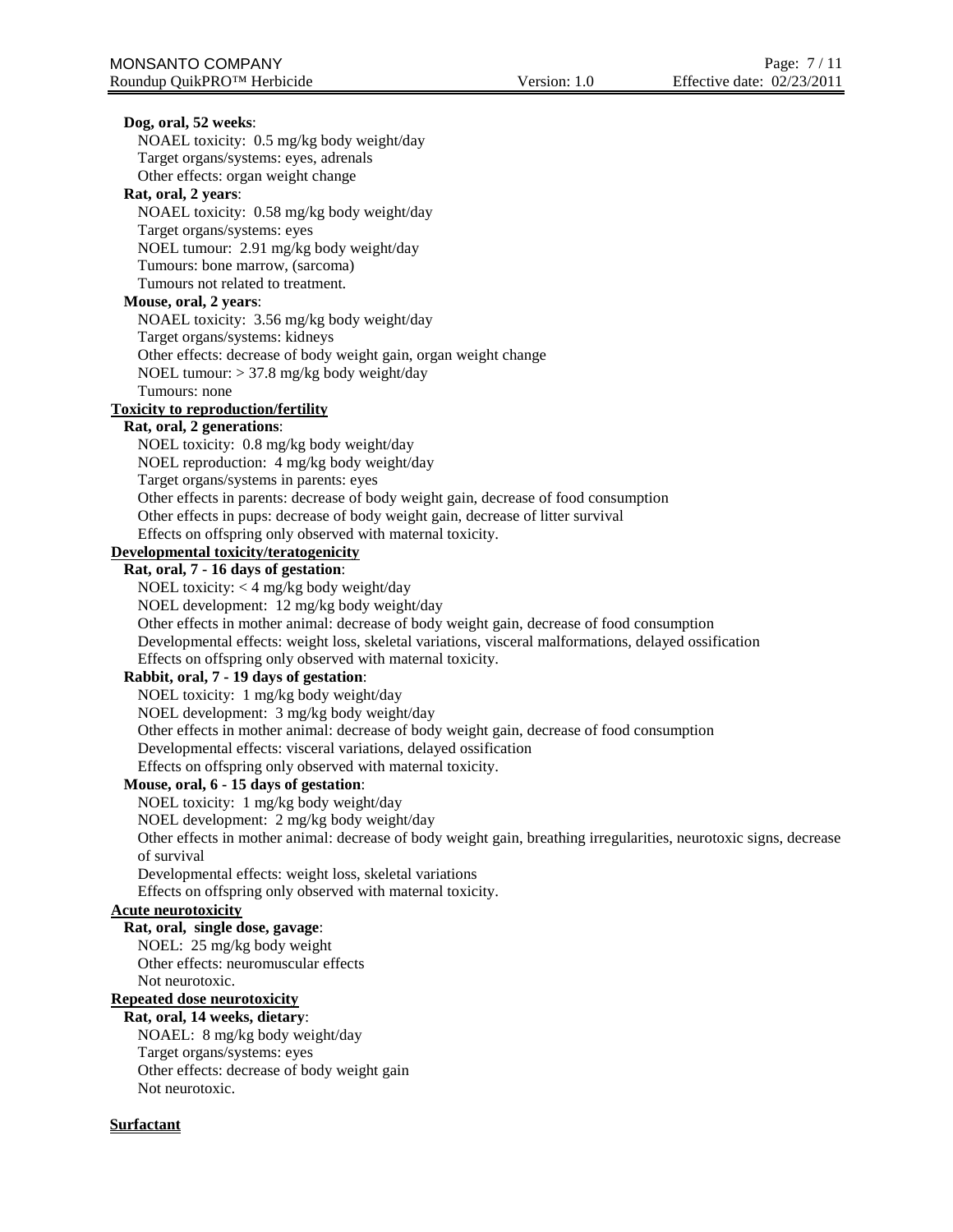## **Mutagenicity Micronucleus test(s)**: Not mutagenic. **Repeated dose toxicity Rat, oral, 14 days**: NOAEL toxicity: 250 mg/kg body weight/day Target organs/systems: liver Other effects: organ weight change

## **12. ECOLOGICAL INFORMATION**

This section is intended for use by ecotoxicologists and other environmental specialists.

Data obtained on similar products and on components are summarized below.

## **Similar glyphosate formulation**

**Aquatic toxicity, fish Rainbow trout (Oncorhynchus mykiss):** Acute toxicity, 96 hours, static, LC50: 5.4 mg/L Moderately toxic. **Bluegill sunfish (Lepomis macrochirus):** Acute toxicity, 96 hours, static, LC50: 7.3 mg/L Moderately toxic. **Aquatic toxicity, invertebrates Water flea (Daphnia magna):** Acute toxicity, 48 hours, static, EC50: 11 mg/L Slightly toxic. **Avian toxicity Mallard duck (Anas platyrhynchos):** Dietary toxicity, 5 days,  $LC50$ :  $> 5,620$  mg/kg diet Practically non-toxic. **Bobwhite quail (Colinus virginianus):** Dietary toxicity, 5 days, LC50: > 5,620 mg/kg diet Practically non-toxic. **Arthropod toxicity Honey bee (Apis mellifera):** Oral/contact, 48 hours,  $LD50$ :  $> 100 \mu g/$ bee Practically non-toxic. **Soil organism toxicity, invertebrates Earthworm (Eisenia foetida):** Acute toxicity, 14 days,  $LC50$ :  $> 1,250$  mg/kg soil Practically non-toxic. **Isopropylamine salt of glyphosate (62%)**

#### **Aquatic toxicity, algae/aquatic plants**

**Green algae (Scenedesmus subspicatus):** Acute toxicity, 72 hours, static, EbC50 (biomass): 72.9 mg/L Slightly toxic.

## **Diquat dibromide**

**Aquatic toxicity, fish Bluegill sunfish (Lepomis macrochirus):**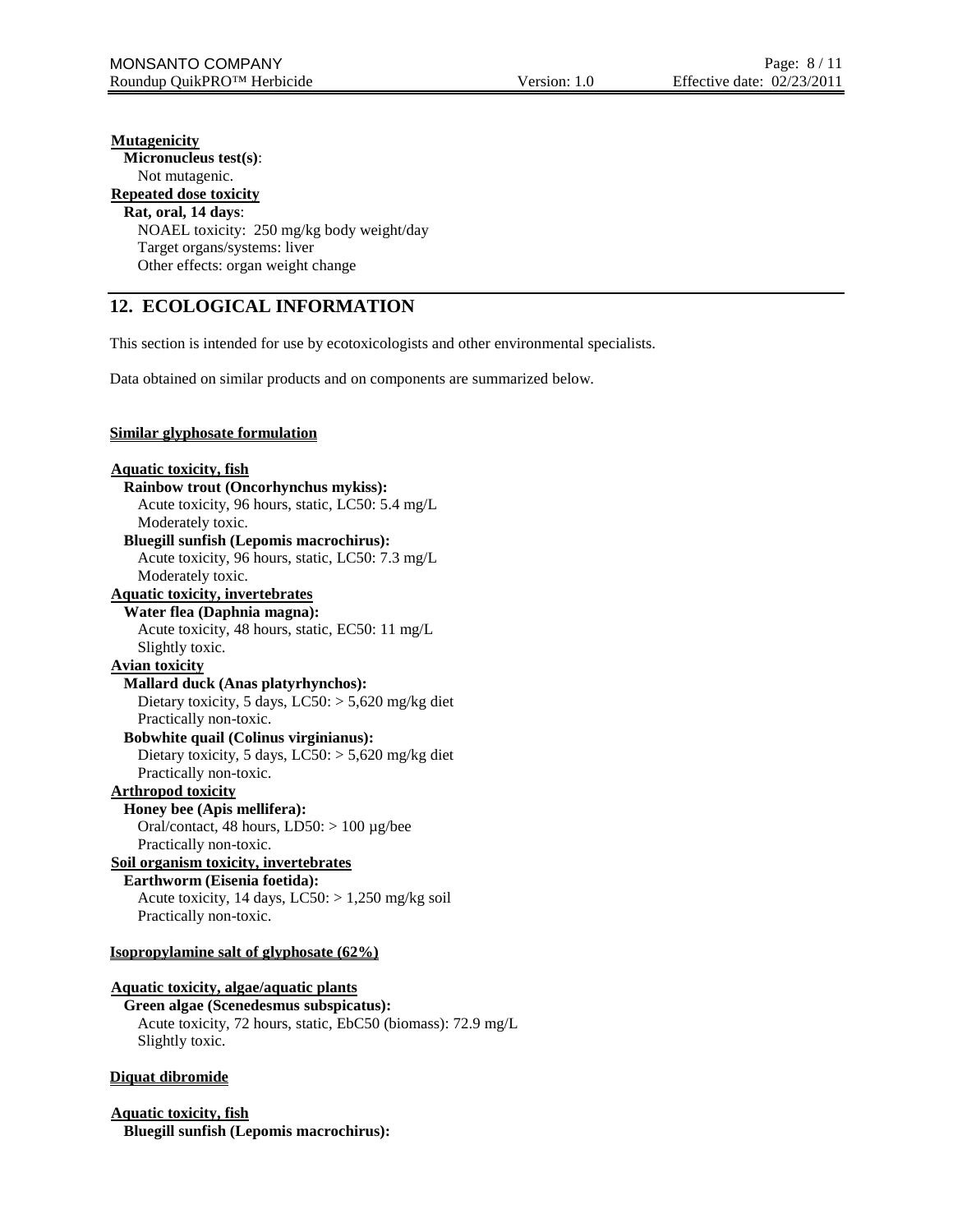Acute toxicity, 72 hours, static, LC50: 12.1 - 21.5 mg/L **Rainbow trout (Oncorhynchus mykiss):** Acute toxicity, 96 hours, static, LC50: 14.8 mg/L Slightly toxic. **Aquatic toxicity, invertebrates Water flea (Daphnia magna):** Acute toxicity, 48 hours, static, EC50: 0.77 - 1.19 mg/L Highly toxic. **Aquatic toxicity, algae/aquatic plants Green algae (Selenastrum capricornutum):** Acute toxicity, 96 hours, static, EC50: 0.0094 mg/L Very highly toxic. **Avian toxicity Bobwhite quail (Colinus virginianus):** Dietary toxicity, 5 days, LC50: 575 mg/kg diet Moderately toxic. **Mallard duck (Anas platyrhynchos):** Dietary toxicity, 5 days, LC50: > 980 mg/kg diet **Mallard duck (Anas platyrhynchos):** Acute oral toxicity, single dose, LD50: 60.6 - 89.6 mg/kg body weight Moderately toxic. **Bioaccumulation Bluegill sunfish (Lepomis macrochirus):** Edible portion:  $BCF: < 1$ No significant bioaccumulation. Rapid depuration after end of exposure. **Dissipation Water/sediment, field:** Half life: 1 - 2 days Rapid removal by adsorption to sediments. **N-(phosphonomethyl)glycine { glyphosate} Bioaccumulation Bluegill sunfish (Lepomis macrochirus):** Whole fish: BCF: < 1 No significant bioaccumulation is expected. **Dissipation Soil, field:**

Half life: 2 - 174 days Koc: 884 - 60,000 L/kg Adsorbs strongly to soil. **Water, aerobic:** Half life:  $<$  7 days

## **13. DISPOSAL CONSIDERATIONS**

#### **Product**

Keep out of drains, sewers, ditches and water ways. Recycle if appropriate facilities/equipment available. Burn in proper incinerator. Follow all local/regional/national/international regulations.

### **Container**

See the individual container label for disposal information. Emptied packages retain product residue and dust. Observe all labelled safeguards until container is cleaned, reconditioned or destroyed. Empty packaging completely.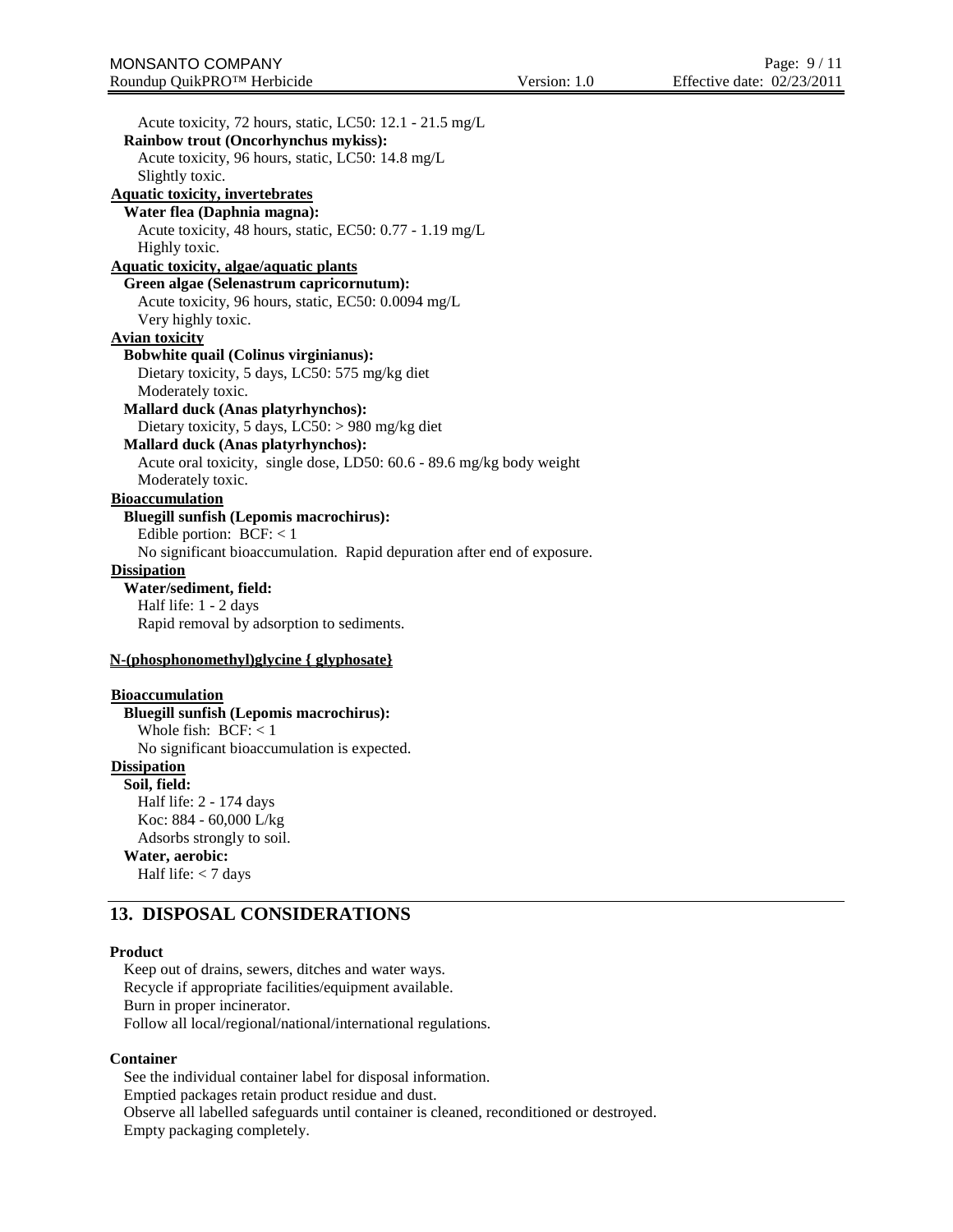Store for collection by approved waste disposal service. Ensure packaging cannot be reused. Do NOT re-use containers. Recycle if appropriate facilities/equipment available. Bury in approved landfill. Follow all local/regional/national/international regulations.

Use handling recommendations in Section 7 and personal protection recommendations in Section 8.

## **14. TRANSPORT INFORMATION**

The data provided in this section is for information only. Please apply the appropriate regulations to properly classify your shipment for transportation.

## **US DOT basic description and technical name**

UN3077, ENVIRONMENTALLY HAZARDOUS SUBSTANCE, SOLID, N.O.S. (diquat dibromide), 9, III

## **Note**

Applies ONLY to packages which contain an RQ.

## **US DOT Reportable quantity**

| $\mathbf{r}$<br>omponent<br>ᄿ | D O<br>лv | RC<br>i package size containing-<br>linimum |  |
|-------------------------------|-----------|---------------------------------------------|--|
| diquat                        | ,000 lb   | 10 <sup>o</sup><br>1b<br>៶∠⊥<br><b>4δ.</b>  |  |

## **IMDG Code**

Use description for ENVIRONMENTALLY HAZARDOUS SUBSTANCE, SOLID, N.O.S., LIMITED QUANTITY

## **IATA/ICAO**

See US DOT

## **15. REGULATORY INFORMATION**

## **TSCA Inventory**

Exempt

## **OSHA Hazardous Components**

Diquat dibromide Surfactant

## **SARA Title III Rules**

Section 311/312 Hazard Categories Immediate Section 302 Extremely Hazardous Substances Not applicable. Section 313 Toxic Chemical(s) Not applicable.

## **CERCLA Reportable quantity**

| DΛ<br>:omponent<br>м | DΛ<br>лv | . <b>.</b> .<br>RC<br><b>Tinimum package size containing L</b> |
|----------------------|----------|----------------------------------------------------------------|
| diquat               | .000 lb  | iД                                                             |

Release of more than any reportable quantity to the environment in a 24 hour period requires notification to the National Response Center (800-424-8802 or 202-426-2675).